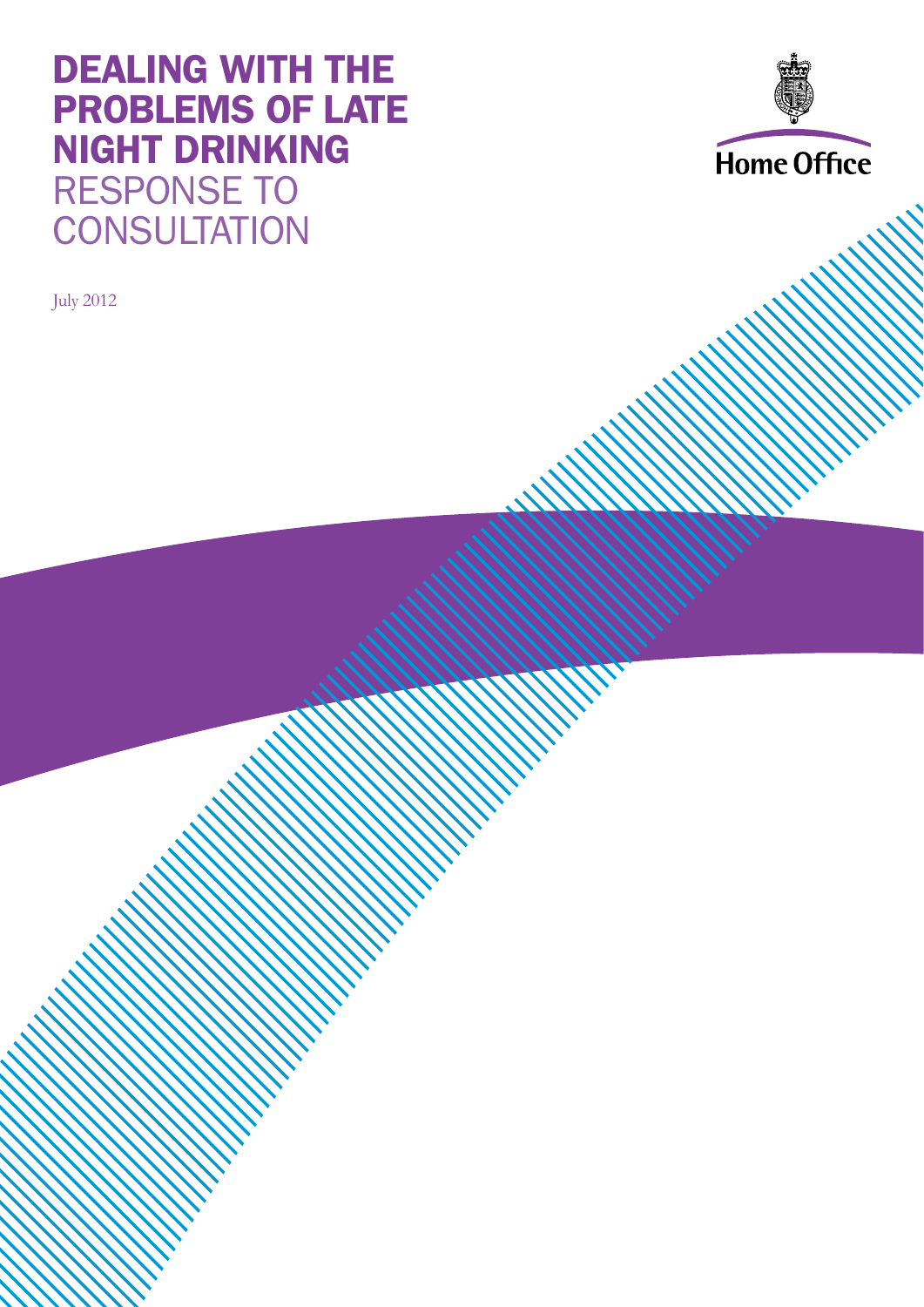## **Contents**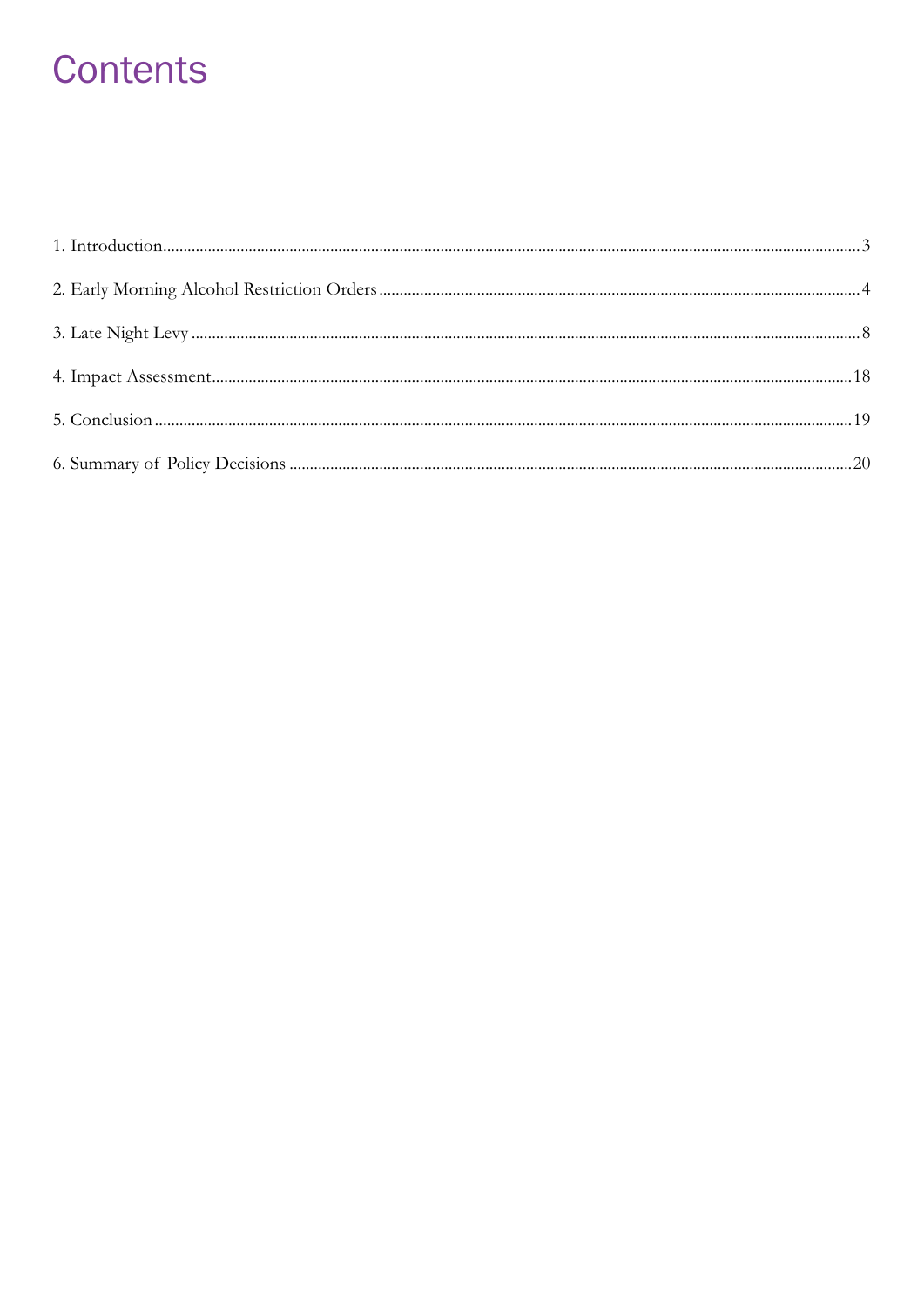# 1. Introduction

1.01 The 'Dealing with the Problems of Late Night Drinking' consultation invited views on two measures in the Police Reform and Social Responsibility Act 2011 ("the 2011 Act") that will be implemented through regulations: early morning alcohol restriction orders ("EMROs") and the late night levy ("the levy"). The consultation closed on 10th April 2012, following a 12 week consultation period.

1.02 The Coalition Agreement included a commitment to overhaul the Licensing Act 2003 ("the 2003 Act") to give local authorities and the police stronger powers to remove licences from, or refuse to grant licences to, any premises that are causing problems in the local area. The 2011 Act extended the flexibility of the existing (uncommenced) EMRO powers in the 2003 Act to provide licensing authorities with an additional tool to shape and determine local licensing. EMROs will allow licensing authorities to restrict sales of alcohol in the whole or a part of their areas for any specified period between 12am and 6am if they consider this appropriate for the promotion of the statutory licensing objectives.

1.03 The Coalition Agreement also included the commitment to permit local councils to charge more for late night licences to pay for additional policing. The levy will allow licensing authorities to raise a contribution from late-opening alcohol retailers towards policing the late night economy. It will be a local power that licensing authorities can choose whether or not to adopt. It must cover the entire local authority area. However the licensing authority will also choose the period during which the levy applies, between midnight and 6am on each night.

1.04 The consultation invited our key partners and the general public to comment in a number of areas about how the levy and EMROs should work. These proposals included the processes for implementing an EMRO and possible exemptions from any EMRO (Section 2); and the processes for implementing the levy, possible discretionary exemptions and reductions from the levy and services that local authorities can fund with their portion of the levy revenue (Section 3).

1.05 We are grateful to all those who took the time to respond to the consultation. The Home Office received a total of 631 responses to the consultation. 312 responses were submitted online and 319 were submitted in hard copy. Of these, 174 were various campaign or proforma responses including 32 responses submitted on behalf of Community Amateur Sports Clubs (CASCs) and 24 responses submitted by The Institute of Licensing, following a survey of their members. Campaign responses were analysed alongside others received. The 11 responses received after the consultation closed were not included.

1.06 To inform this consultation, working groups and meetings were held with representatives from the police, the licensed trade, licensing authorities and the hospitality industry. Officials also held regional consultation meetings in Brighton, Cardiff, Cheltenham and Leeds with local representatives.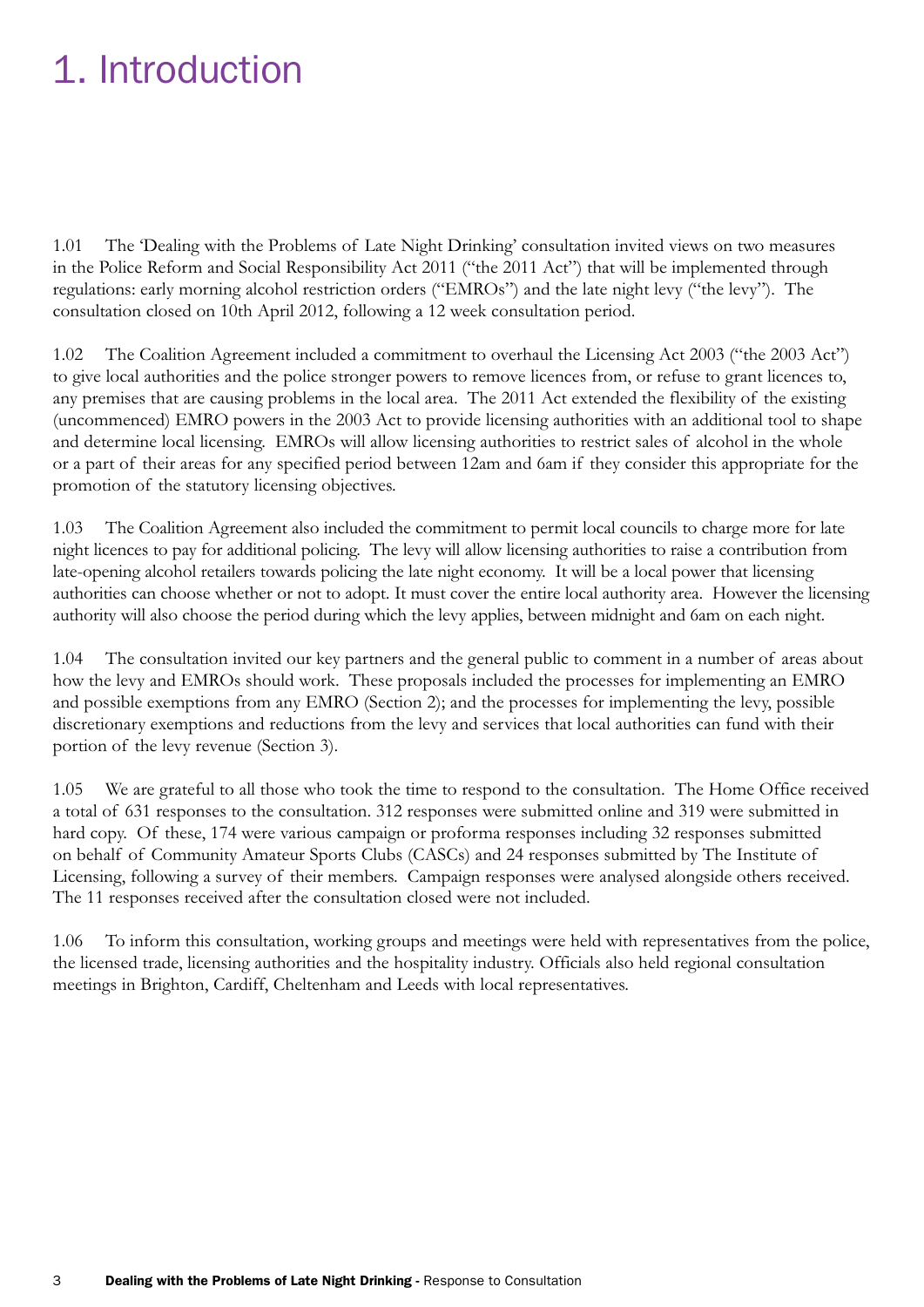## 2. EMROs

2.01 **EMROs** will help licensing authorities to address specific problems caused by the late night supply of alcohol in their areas. An EMRO is a power which has been extended by the 2011 Act to enable licensing authorities to restrict the sale of alcohol in the whole or a part of their areas between 12am and 6am on all or some days. Local authorities, acting in their capacity as a licensing authority, will be able to make an EMRO in relation to problem areas if they have evidence that the order is appropriate for the promotion of the licensing objectives. This restriction applies to premises licences, club premises certificates and temporary event notices. The consultation invited views on the proposed processes for implementing an EMRO and whether certain types of premises should be exempt from every EMRO.

#### CONSULTATION PROCESS

2.02 A licensing authority can decide to make an EMRO if a situation arises where it is appropriate to restrict the late night supply of alcohol in a particular area. The Police and Crime Commissioner or the public may suggest the introduction of an EMRO. The licensing authority should decide the area, days and times in relation to which the proposed order shall apply.

2.03 The 2003 Act (as amended by the 2011 Act) provides that the licensing authority must advertise the proposed EMRO and that persons affected have the right to make a relevant representation about the proposed order. Secondary legislation will set out the manner in which the licensing authority should advertise the proposed order and the means by which affected persons can make a relevant representation about the order.

2.04 The consultation stated that the licensing authority should advertise the proposed order on its website and should be required to notify directly all responsible authorities, holders of club premises certificates and holders of premises licenses in the authority area. The licensing authority should also take reasonable steps to advertise the proposed order to residents and others who may be adversely affected by the EMRO. Affected persons should have 28 days to make any relevant representations for, or against, the proposed order.

## Consultation Question 1: Do you think that the proposed processes for Early Morning Restriction Orders include sufficient consultation with those likely to be affected by an EMRO?

2.05 Of those who responded to the question (435 respondents) 56% agreed that the proposed processes included sufficient consultation with those likely to be affected by an EMRO. 30% disagreed with this proposal and 14% responded that they did not know.

2.06 Some respondents expressed concern that 28 days gave insufficient time to prepare for a hearing. We have therefore increased the period for affected persons to make relevant representations for, or against, the proposed order from **28 days to 42 days**. Whilst the existing precedent for making representations in the licensing regime is 28 days, we recognise that EMROs are a new tool which will have an impact on at least several premises, and affected persons should have sufficient time to gather any relevant evidence if they wish to make a representation.

<sup>1</sup> From 2012, the public across England and Wales will elect a Police and Crime Commissioner ("PCC") in each police area who will be accountable for how crime is tackled in each of those areas.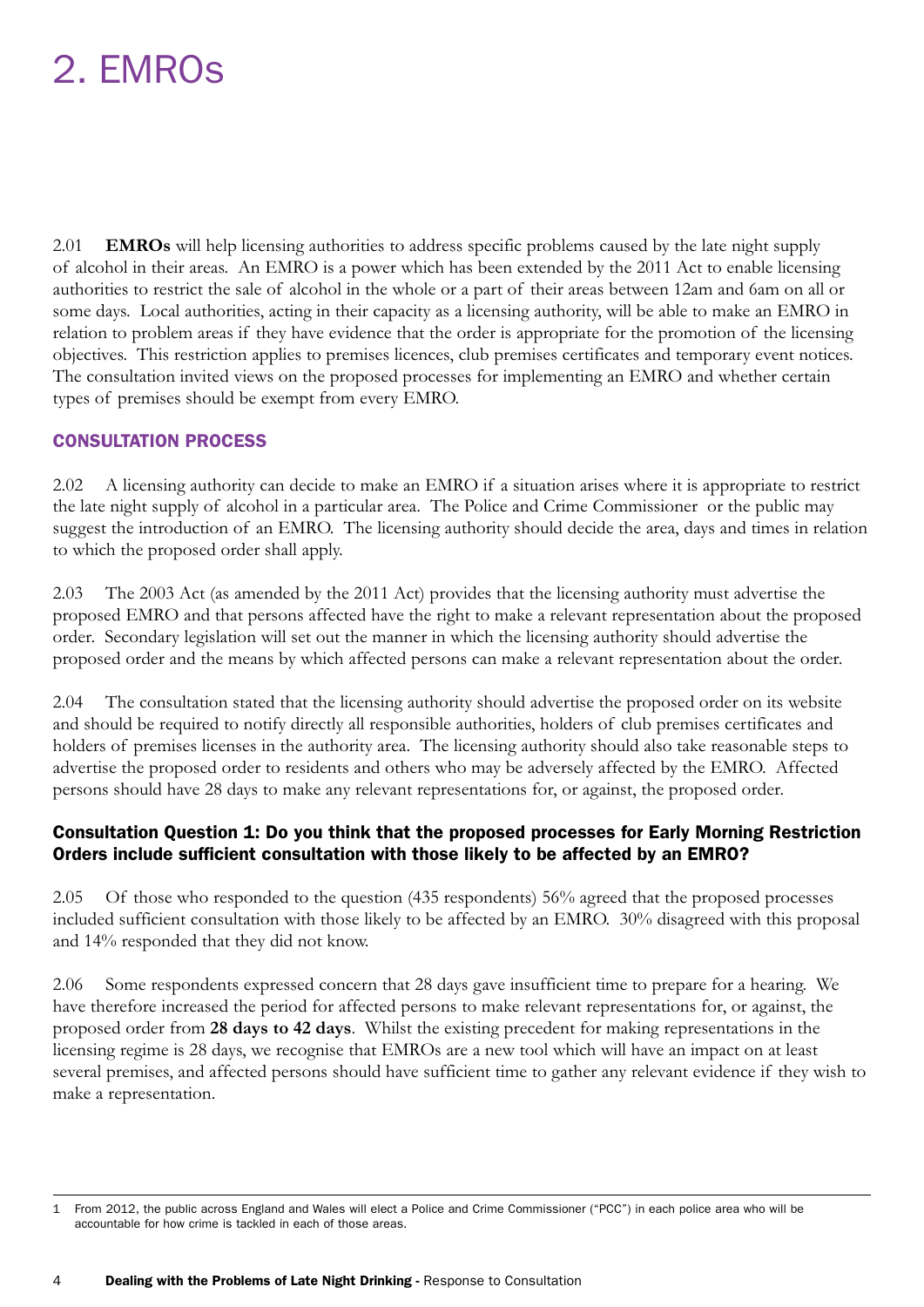2.07 Some local authorities argued that a requirement to notify all licensed premises holders in their area placed a disproportionate burden upon them. **We will therefore remove the proposed requirement for licensing authorities to notify all holders of club premises certificates and holders of premises licences in the authority area.** Licensing authorities will instead be required to notify directly only those premises included in the proposed EMRO. To ensure that other interested parties are aware, a proposal to introduce an EMRO should also be publicised **on the licensing authority's website and in their local newspaper**. No new processes will be required to implement this and licensing authorities can use their existing arrangements for advertising. Further information on notifying premises will be given in guidance.

## NEW YEAR'S EVE

2.08 Many premises already have a specific authorisation to open later than their usual licensed hours on New Year's Eve. In recognition of this, the consultation proposed that EMROs should not apply between midnight on 31st December and 6am on 1st January in each year.

## Consultation Question 2: The government proposes that EMROs will not apply (i.e. will not restrict alcohol sales) between midnight on 31st December and 6am on 1st January of each year. Do you think that EMROs should apply on New Year's Eve?

2.09 Of those who responded to the question (548 respondents) 73% agreed with the proposal that an EMRO should not apply on New Year's Eve. 19% disagreed with this proposal.

2.10 In recognition of New Year's Eve's status as a night of national celebration, **EMROs will not apply on New Year's Eve**. This is a national exemption and will apply to every EMRO made.

#### EXEMPTIONS

2.11 The 2003 Act (as amended by the 2011 Act) enables the Secretary of State to make regulations which prescribe national exemptions in relation to any EMRO. The consultation invited views on a limited number of nationally prescribed exemptions. The proposed categories of exemption were premises with overnight accommodation; theatres and cinemas; community premises, and casinos and bingo halls with a membership scheme.

#### Consultation Question 3: Do you agree or disagree that the categories of premises above should be exempt from EMROs?

2.12 Of those who responded to the question (427 respondents), 61% agreed that the proposed categories of premises should be exempt from EMROs. 28% disagreed with this proposal.

#### Consultation Question 4: Do you have any other suggestions on the types of premises that should be considered for an exemption from EMROs?

2.13 Of those who responded to the question (423 respondents) 39% had suggestions on the types of premises that should be considered for an exemption from EMROs. 54% did not have any further suggestions.

2.14 Suggestions for types of premises that should be considered for an exemption from EMROs included charity events; art galleries; best practice schemes; Community Amateur Sports Clubs (CASCs); private member's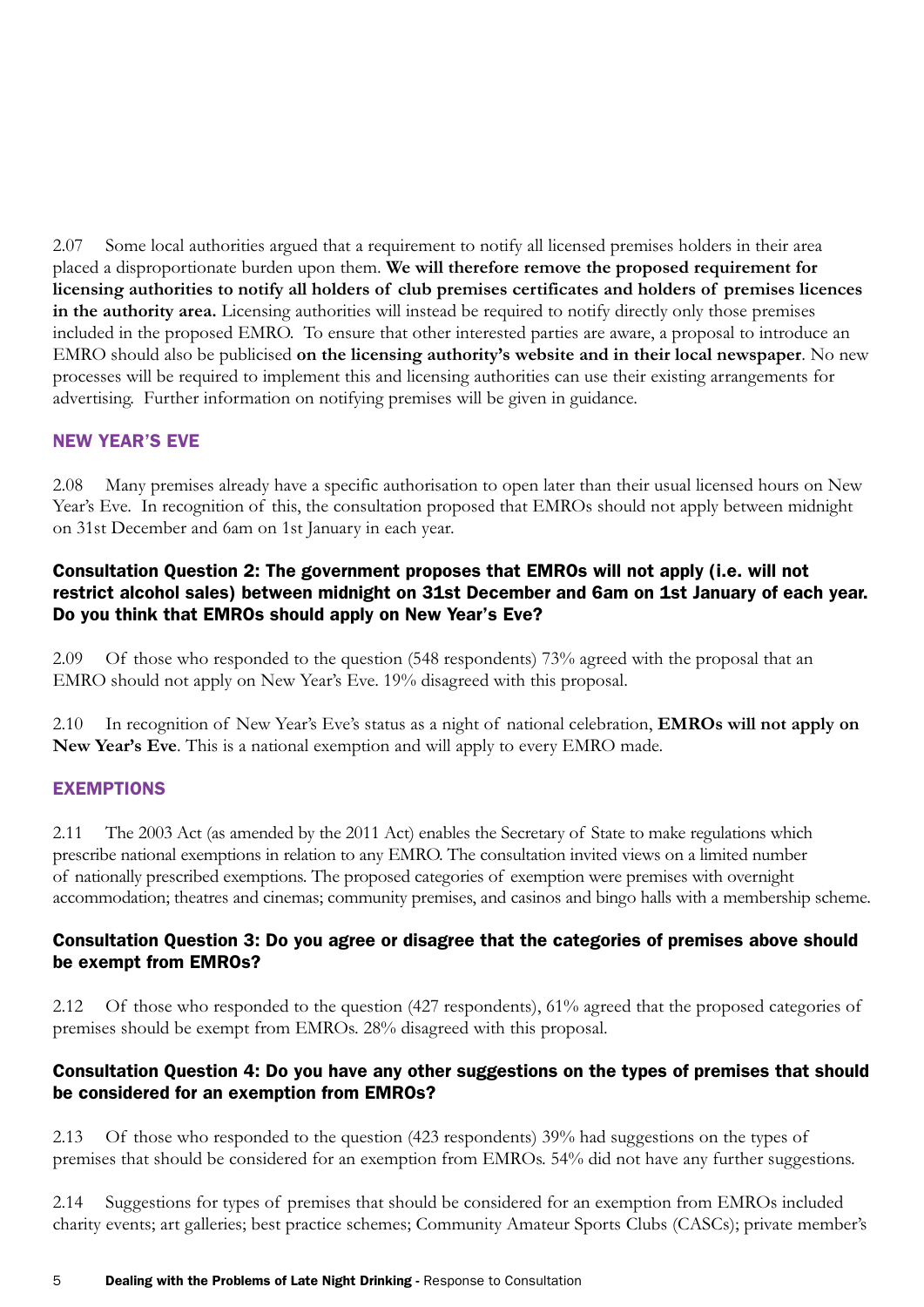clubs; restaurants and community or country pubs. Other comments suggested that responsible premises should be exempt from every EMRO; that licensing authorities should have the discretion to introduce their own exemptions; and that there should be no exemptions from EMROs.

2.15 We received mixed responses regarding the merits of exemptions. Some respondents thought that premises which operate outside of the wider night-time economy, such as art galleries and charitable events supplying alcohol, should be included as categories of exemption. Other respondents believed that responsible premises (which they defined as those that do not contribute to crime and disorder) should be considered for an exemption, if they are included in the scope of an EMRO and that EMROs should have the same categories of exemption as proposed for the levy. It would be difficult for licensing authorities to define specific premises which do not contribute to any crime and disorder that occurs in the night-time economy; this would also place an unnecessary evidential burden on licensing authorities.

2.16 However, some respondents argued that there should be no exemptions from EMROs at all. Reasons given included difficulties in tightly defining some of the categories, concerns that this could introduce loopholes from EMROs and concerns that exemptions from EMROs would create unfair competition for licensed premises that are included in the scope of an EMRO. Some local authorities and police officers raised concerns that premises from the proposed categories can, and do, contribute to alcohol-related crime and disorder.

2.17 We have decided that **there will be no exemptions from EMROs**. The intention is that an EMRO should be a simple, pre-packaged tool for licensing authorities to use to readjust the focus of their night-time economy away from problem drinking, when it is found not to promote the licensing objectives. Exemptions would dilute the impact of an EMRO; licensing authorities have the discretion to determine when and where such a restriction should apply as is appropriate for their area.

2.18 We recognise that hotels have in some areas a different business model to other licensed premises in that they offer services to residents similar to those that they can enjoy in their own home. We do not wish to penalise residents who consume alcohol in their room. Therefore we will ensure that **the provision to supply alcohol to residents through mini-bars and room service in premises with overnight accommodation is not subject to an EMRO**. This would only apply to premises that are only authorised to provide these specific services between midnight and 6am. Premises that are authorised to serve alcohol in a hotel bar, lounge or lobby will be subject to an EMRO for the supply of alcohol in communal areas. Provision for this will be made in regulations and we will provide further advice on this exemption in the guidance issued under Section 182 of the 2003 Act.

#### IMPLEMENTATION OF EMROS

2.19 To support the finalisation of the Impact Assessment, the consultation asked for information on the number of premises that could be affected by an EMRO.

## Consultation Question 18: If you are responding on behalf of a licensing authority, how many premises do you expect will be affected by EMROs in your area?

2.20 We recognise that EMROs will not be an appropriate tool for all licensing authorities to introduce in their area, but it will be a useful measure for licensing authorities to have at their disposal if such a situation arises.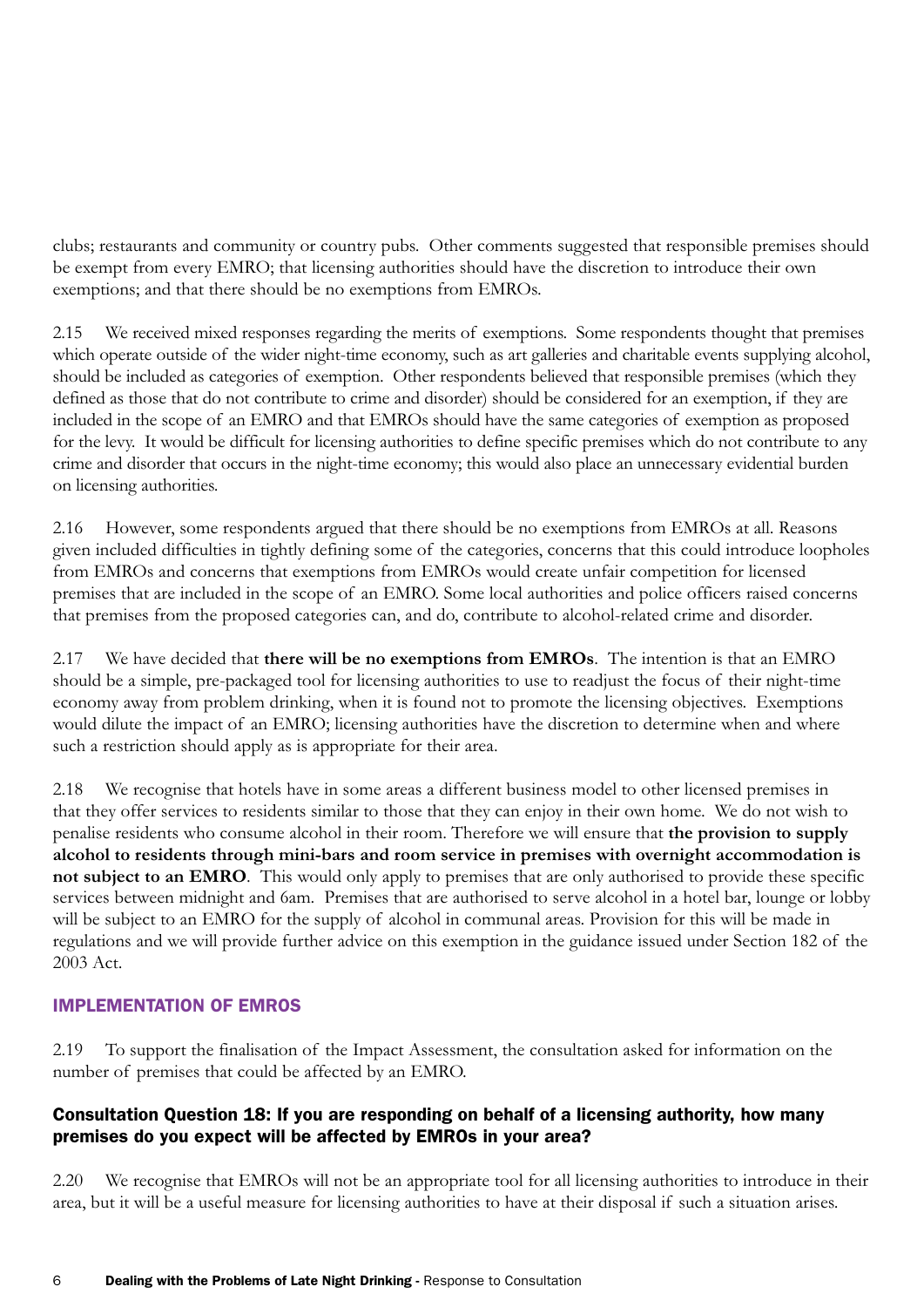2.21 In total, 126 licensing authorities replied to the consultation. Many stated that it was too early to give an estimate of the number of premises that could be affected by an EMRO. Some gave the maximum number of premises in their area which could be affected. This is understandable, given that a decision to apply an EMRO will have to be made by the licensing authority on the basis of the promotion of the licensing objectives, rather than on a purely discretionary basis. Some licensing officers confirmed they were unable to predict the outcome because this would mean pre-judging the outcomes of local consultation and licensing committee decisions. However, discussions with some licensing officers have indicated that, where EMROs are imposed, they are likely to target relatively small problem areas of perhaps 15-30 premises.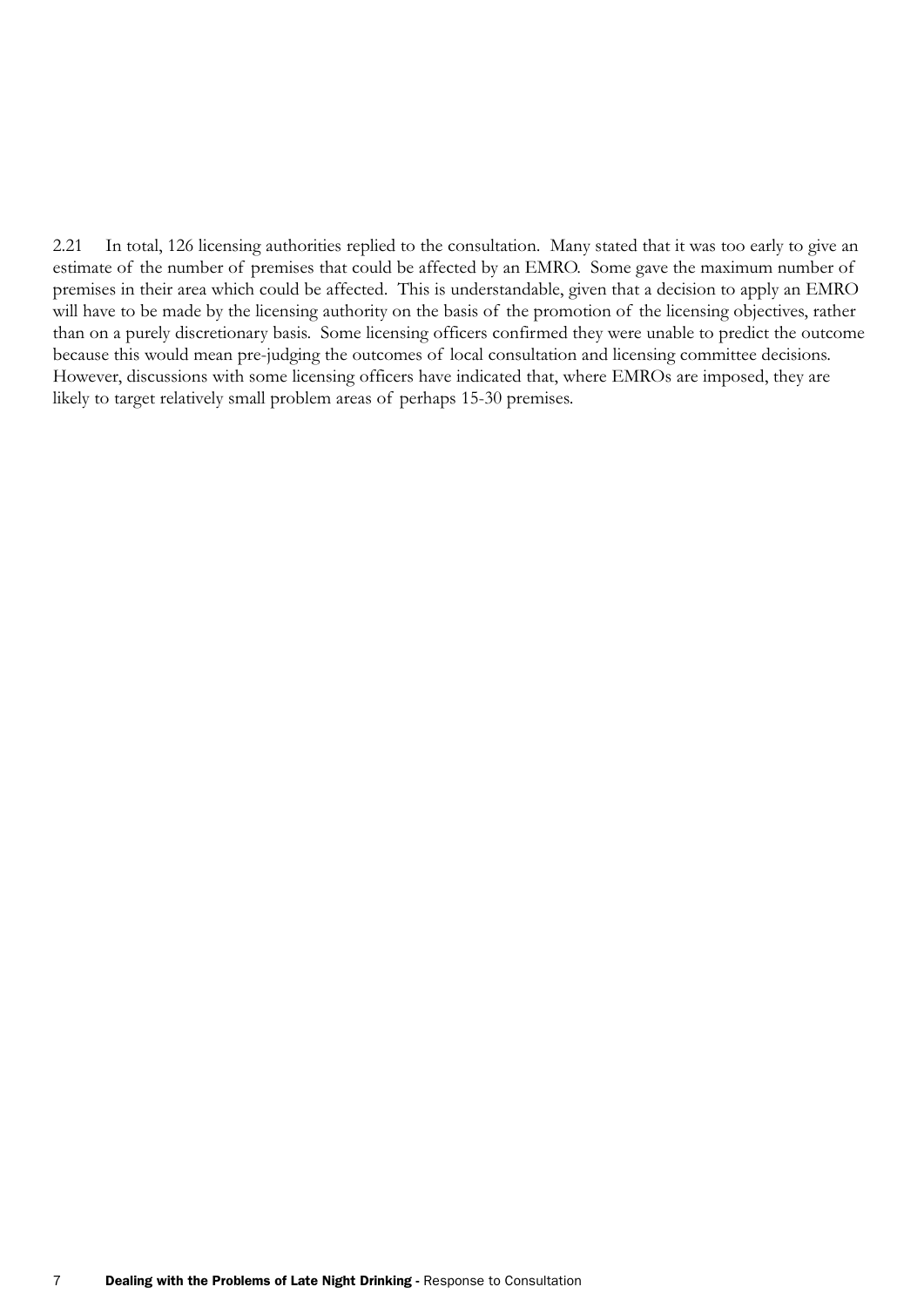# 3. Late night levy

3.01 The late night levy is a power for licensing authorities to introduce a charge for all premises in the local authority area that are authorised to sell alcohol between midnight and 6am. The option to implement the levy will be left entirely at the discretion of the licensing authority, which will make the decision based on the situation in its local area. In the areas in which it is introduced, the levy will be collected annually and the revenue will be split between licensing authorities and the police.

#### **CONSULTATION**

3.02 Prior to making a decision to implement the levy, it is intended that the licensing authority will have discussions with the relevant chief officer of police, the PCC (from November 2012) and local police to decide whether it is appropriate to introduce the levy in its area. If the licensing authority considers it appropriate, then the licensing authority must formally consult the PCC, the police, licence holders and any other persons about its decision to introduce the levy. The consultation invited views on whether there should be an option for local residents or community groups to recommend the implementation of the levy in their area.

#### Consultation Question 5: Do you think that there should be an option for local residents/ community groups to recommend the implementation of the levy in their area?

3.03 Of those who responded to the question (544 respondents) 33% agreed that there should be an option for local residents/community groups to recommend the implementation of the levy in their area. 64% disagreed with this proposal and 3% responded that they did not know.

3.04 **Local residents can use their existing rights to make representations and other channels of communication to call for the implementation of the levy in their area.** The 2011 Act has provided residents with new opportunities to be involved in licensing decisions by removing the requirement that they must demonstrate vicinity to premises before making a representation. Local residents will be able to shape their local night-time economy through contacting their local councillors and PCC to recommend the implementation of the levy in their area. Whilst the decision to introduce the levy is at the discretion of the licensing authority, we expect that licensing authorities will take residents views into consideration when assessing the desirability of introducing a levy in their area.

#### EXEMPTIONS

3.05 Unlike EMROs, if a licensing authority chooses to implement a levy in its area, it must apply the levy to the whole of its area, as set out in the legislation. To enable local discretion, licensing authorities may select exemptions or reductions from a list set out in secondary legislation that they consider should apply in their area. The consultation invited views on including the following premises as categories of exemption from the levy: premises with overnight accommodation; restaurants; theatres and cinemas; casinos and bingo halls with a membership scheme; CASCs; community premises and country village pubs.

#### Consultation Question 6: Do you agree or disagree that licensing authorities should be able to exempt these premises from the levy?

3.06 Of those who responded to the question (443 respondents) 73% agreed that licensing authorities should be able to exempt these premises from the levy. 27% disagreed with this proposal.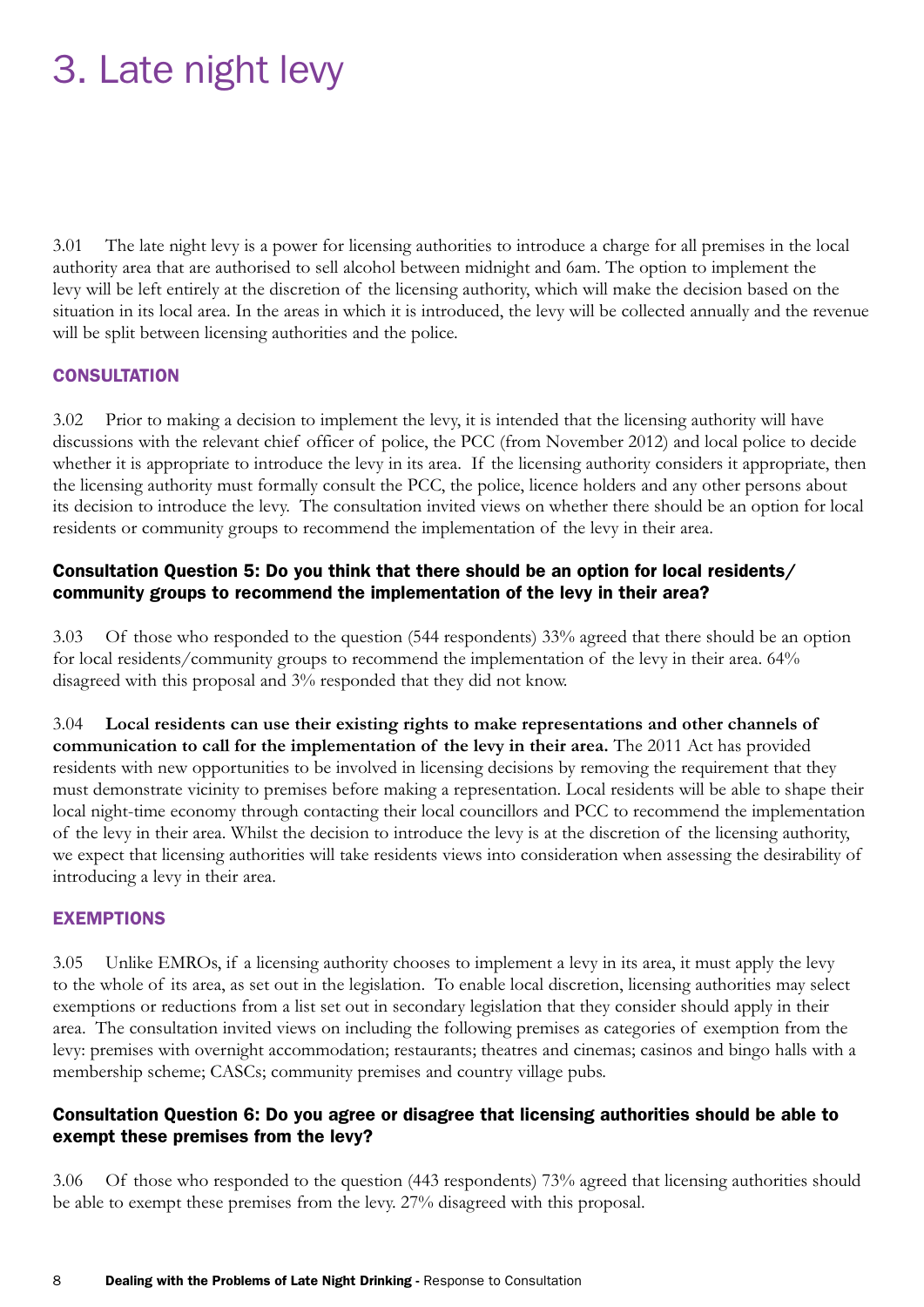3.07 There were different views on the number of exemptions which should be set out in secondary legislation. Some licensing authorities wanted a broader list of potential exemptions to enable them to respond to conditions in their local area. However, others wanted to limit the numbers, to avoid the levy becoming overly bureaucratic. There was also concern that exemptions could create loopholes, particularly if a category were difficult to define, reducing the effectiveness of the levy.

3.08 While allowing local discretion, it is important that the levy is a simple tool for licensing authorities to adopt in their area. To avoid placing unduly bureaucratic obstacles on licensing authorities to judge different categories in their area, **there will be a smaller number of exemptions from the levy** than the number of exemption categories in the consultation. These are discussed below.

## PREMISES WITH OVERNIGHT ACCOMMODATION

3.09 In terms of specific exemptions, **premises with overnight accommodation will be included as a discretionary local exemption from the levy**, provided that the sale of alcohol is subject to a condition to the effect that, between midnight and 6am, such sales can only be made to residents for consumption on the premises. This will therefore not exempt hotels and guest houses that serve alcohol to members of the public who are not staying overnight at the premises.

3.10 We recognise that alcohol sales are not the primary focus of the majority of hotels and B&Bs and, therefore, we do not wish to unfairly penalise premises which are not part of the wider late night economy. Police officers have told us that B&Bs contribute towards crime and disorder in some areas; licensing authorities, including the minority of areas that experience particular problems with B&Bs, will have the discretion not to exempt premises with overnight accommodation from the levy. However, we believe that premises which only supply alcohol to bona-fide residents after midnight are not part of or profiting from the wider night-time economy.

#### RESTAURANTS

3.11 **Restaurants will not be exempt from the levy.** We believe that restaurants which operate between midnight and 6am are usually part of and profiting from the night-time economy. Licensing authorities have also informed us that it would be difficult to define a restaurant as a condition on a licence. A definition could also provide a loophole for premises such as gastro-pubs to become eligible for an exemption from the levy. Regardless of whether or not a premises serves food, it should be liable to pay the levy. It would be difficult for licensing authorities to enforce this, if it were included as an exemption. We do not wish to place a burden on licensing authorities to determine whether restaurants in their area meet extensive and specific criteria, which would be required to be eligible for an exemption. Restaurants that supply alcohol after midnight are usually those which operate throughout the night and can serve as a terminal point in the night-time economy.

#### THEATRES AND CINEMAS

3.12 **Theatres and cinemas will be included as a discretionary local exemption from the levy**, provided the sale of alcohol is subject to a condition to the effect that, between midnight and 6am, such sales can only be made to ticket holders or participants in the production for consumption on the premises (when there is otherwise no access to the general public) or to invited guests to a corporate hire event at the premises. We will also include in regulations a description of the premises to ensure that only bona fide theatres and cinemas will fall within it.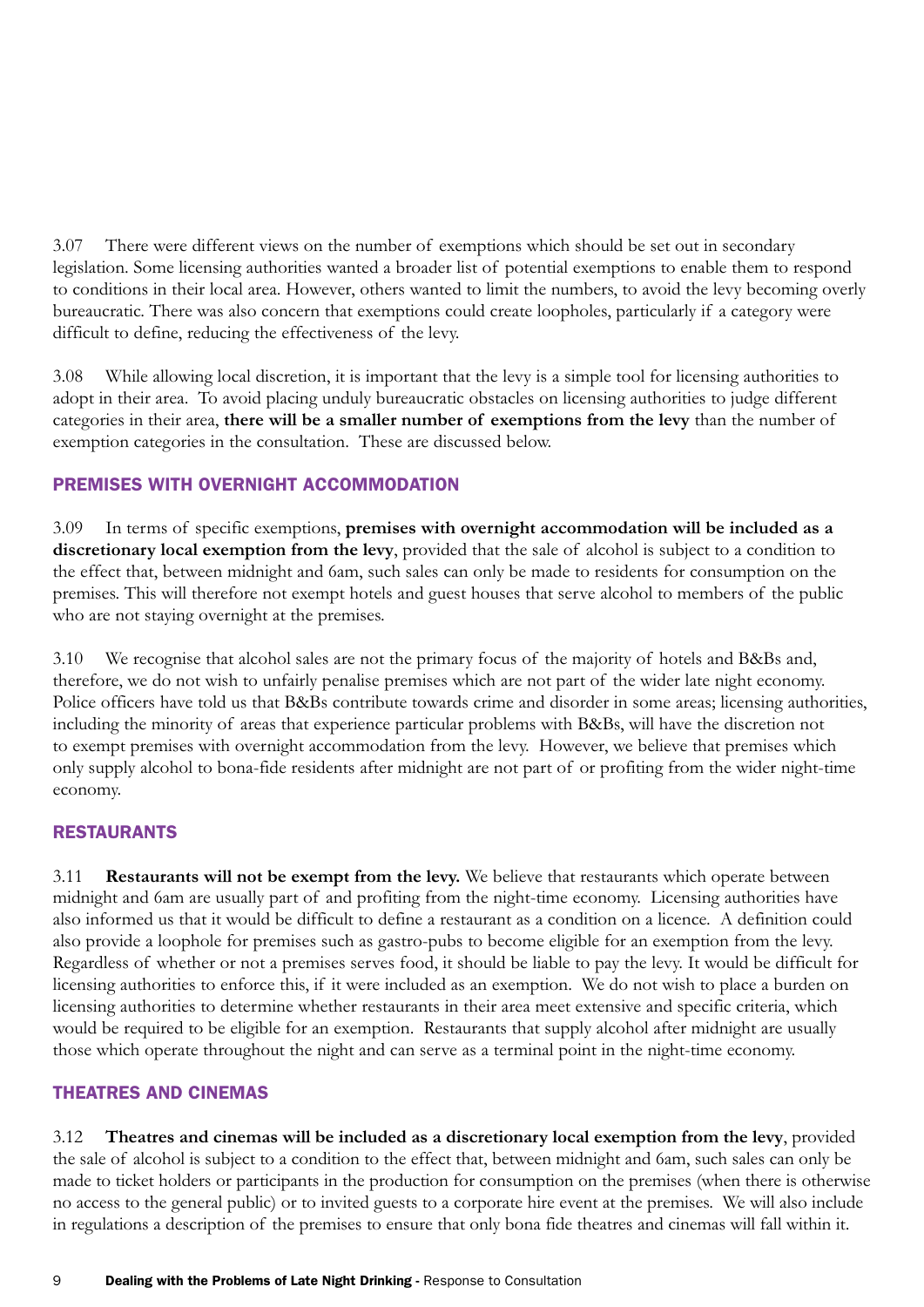3.13 We recognise that the sale of alcohol is ancillary to the main business of theatres and cinemas. Police officers and licensing authorities have reported few problems with these types of premises. We do not wish to penalise responsible adults who may enjoy a drink during a show or a private event and are unlikely to continue their evening in the wider night-time economy.

#### CASINOS AND BINGO HALLS

3.14 **Casinos with a membership scheme will not be exempt from the levy; bingo halls will be included as a discretionary local exemption from the levy.** Responses to the consultation suggest that casinos and bingo halls premises are viewed differently particularly by licensing authorities and police officers. As such, we have considered the merits of including these premises as a possible exemption from the levy separately. A range of respondents raised concerns about the possible inclusion of casinos as an exemption from the levy. Casinos are recognised as a destination or terminal point in the night-time economy for those who have already visited a range of licensed premises. It is fair that casinos which supply alcohol between midnight and 6am should contribute to the levy.

3.15 However, there were few concerns raised by respondents regarding bingo halls from a crime and disorder perspective. Some respondents raised concerns about an exemption for bingo halls being used as a loophole for other licensed premises to avoid paying the levy. This is unlikely due to the requirement to obtain a bingo licence; the provision of bingo is subject to stringent licensing and regulation under the Gambling Act 2005. The majority of bingo halls do not operate past midnight on a regular basis; those that are licensed to sell alcohol after midnight could be liable to pay the levy, if appropriate in that area.

#### COMMUNITY AMATEUR SPORTS CLUBS

3.16 **CASCs will be included as a discretionary exemption from the levy,** provided that such premises have relief from business rates by virtue of being a CASC (definition found in section 658 of the Corporation Tax Act 2010). CASCs, such as golf and yacht clubs, are not typically part of the wider night-time economy. CASCs have a specific status and therefore would be a simple exemption for licensing authorities to adopt, if appropriate, for their area.

#### COMMUNITY PREMISES

3.17 **Community premises will be included as a discretionary exemption from the levy,** provided that such premises have successfully applied for the removal of the mandatory Designated Premises Supervisor ("DPS") requirement and demonstrated that they operate responsibly. Community premises usually operate outside the wider night-time economy and such premises will have demonstrated that they do not undermine the crime and disorder objective through having successfully applied to remove the mandatory DPS requirement.

#### COUNTRY VILLAGE PUBS

3.18 **Country village pubs will be included as a discretionary exemption from the levy, subject to specific definitions.** In England, this exemption is applicable to those premises which are within designated rural settlements with a population of less than 3,000 (the same definition as appears in the qualifications for rural rate relief in Part III of the Local Government Finance Act 1988). A rural settlement is defined by a local authority. Guidance on this area can be obtained from the Department of Communities and Local Government.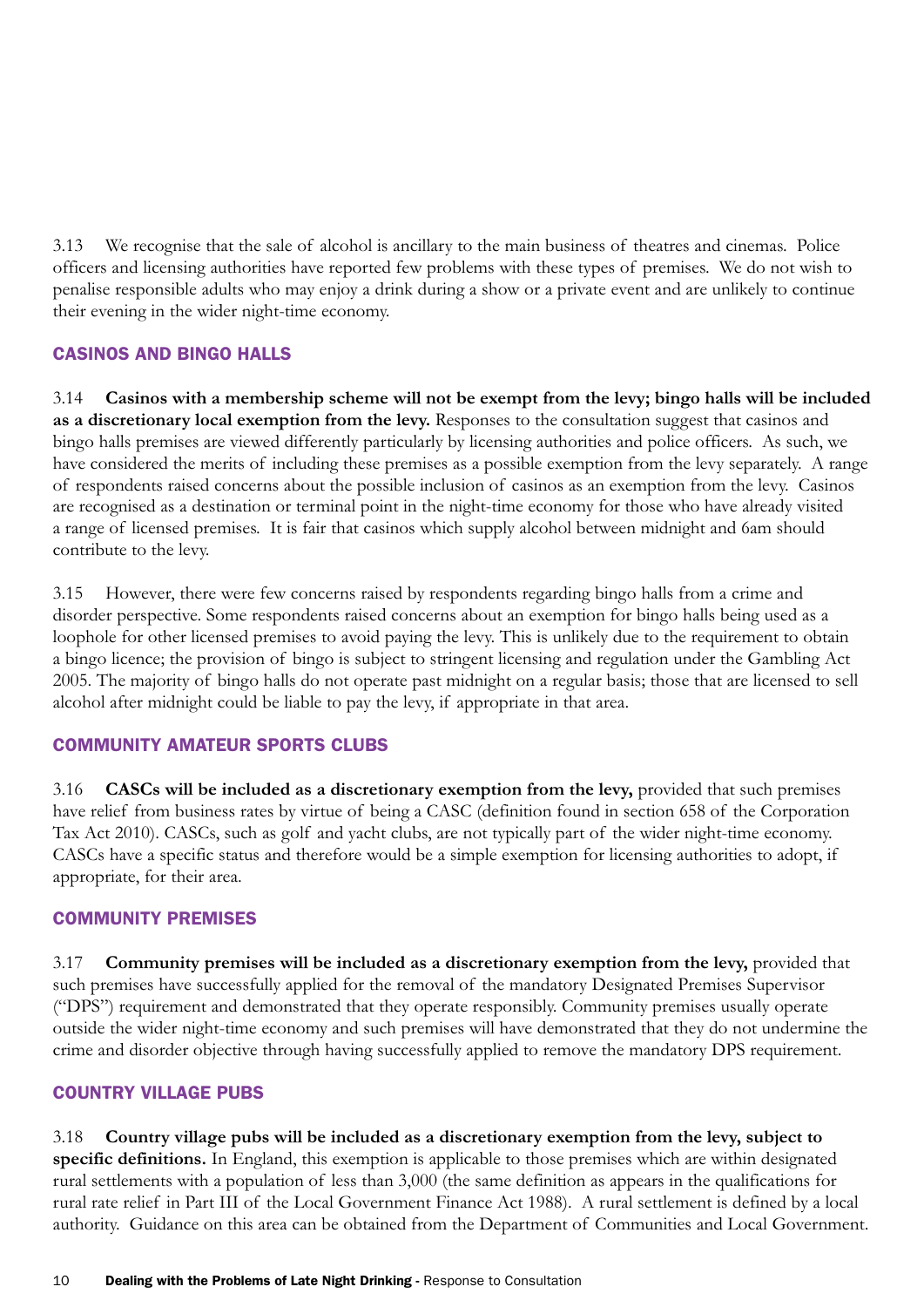This exemption would apply to the sole pub in a rural settlement. Rural rate relief does not apply in Wales. We are working with the Welsh Government to explore a suitable discretionary exemption that could apply in Wales. The Government is committed to protect local pubs where they are seen to be important community assets.

3.19 Some suggestions for other exemptions were made, such as a suggestion that all 'responsible' premises should be excluded. The purpose of the levy is to raise a meaningful contribution towards late-night policing. Although many premises operate in a responsible manner, all premises benefit from the provision of late-night policing.

## BUSINESS IMPROVEMENT DISTRICTS

3.20 Business Improvement Districts ("BIDs"), established under the Local Government Act 2003, are a defined area within which businesses pay a fee in order to fund improvements within their boundaries and can prove valuable to business communities. The consultation proposed that licensing authorities should be able to grant an exemption to those making a financial contribution to initiatives that tackle alcohol-related crime and disorder as part of a BID, where the authority is satisfied that the aims meet a satisfactory crime and disorder focus. Licensing authorities may wish to use the late night levy to promote and support participation in BIDs.

#### Consultation Question 7: Do you agree or disagree that licensing authorities should be able to exempt Business Improvement Districts from the late night levy?

3.21 Of those who responded to the question (529 respondents) 70% agreed that licensing authorities should be able to exempt BIDs from the levy. 18% did not agree with this proposal and 4% responded that they did not know.

3.22 **BIDs that operate in the night-time economy, with a satisfactory crime and disorder focus, will be included as a discretionary exemption from the levy.** Licensing authorities will determine whether BIDs in their area are eligible for an exemption using this criteria. We will provide more information on this criterion in guidance. We recognise that an increasing number of night-time BIDs are being established, and that such schemes may already fulfil the purpose of the levy by raising contributions towards late night services, without the need for licensing authority intervention.

#### CLUB PREMISES CERTIFICATES

3.23 Private member's clubs operate under Club Premises Certificates ("CPCs") and are authorised to sell alcohol only to members and their guests. In recognition of private members' clubs specific status under the 2003 Act, the consultation invited views on whether such premises should be exempt from the levy.

#### Consultation Question 8: Do you think that premises operating under a club premises certificate should be exempt from the late night levy?

3.24 Of those who responded to the question (444 respondents) 39% agreed that club premises certificates should be exempt from the levy. 55% disagreed with the proposal and 5% responded that they neither agreed nor disagreed with the proposal.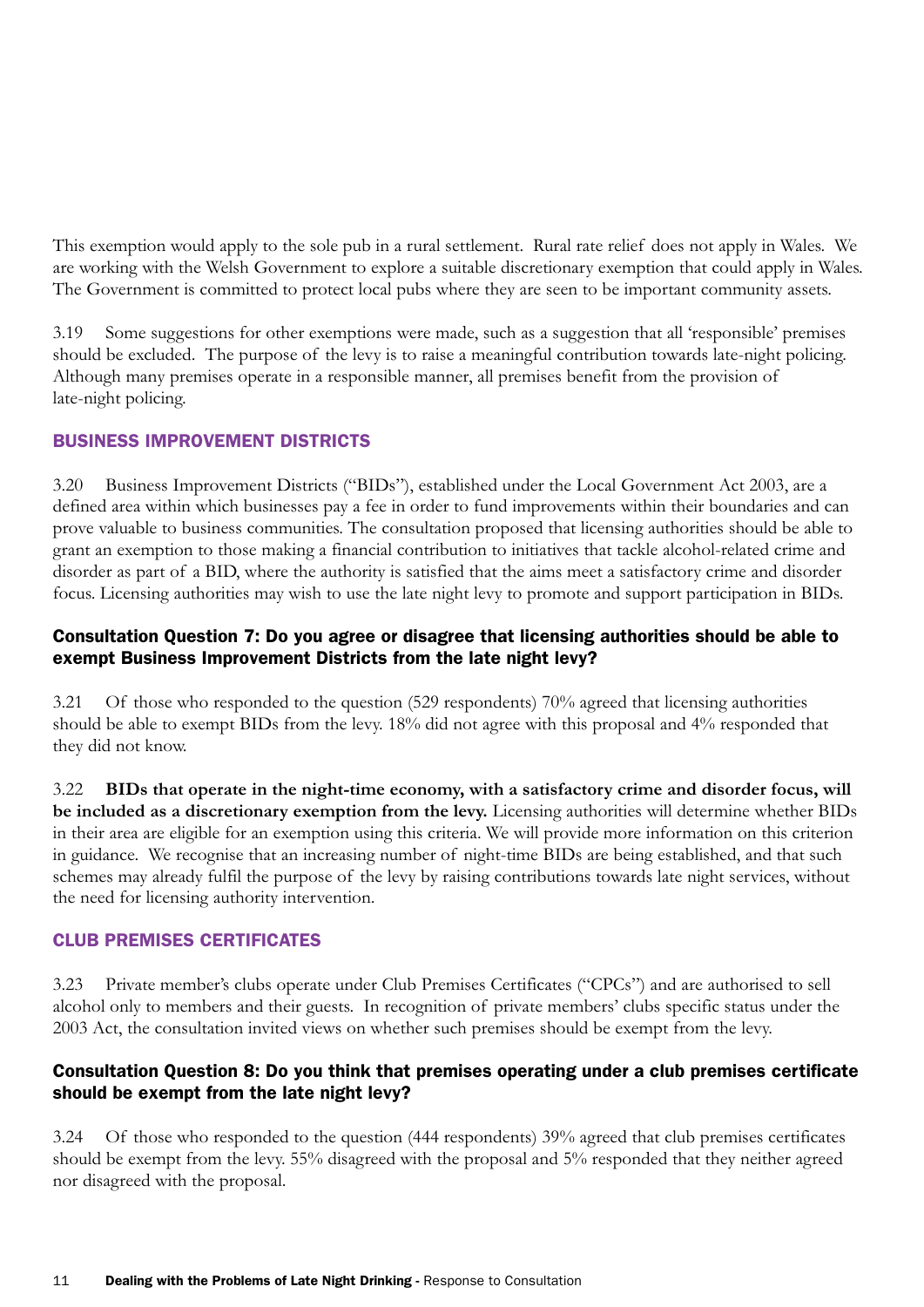3.25 In addition, 37 respondents believed that CPCs should be exempt because they only sell alcohol to members (29 of these responses were part of a campaign). 27 respondents stated that CPCs are run in a responsible manner and effectively police their own members. However, there were a wide range of arguments against exempting CPCs from the levy. 37 respondents replied that people who drink at CPCs often go out into the wider night-time economy; 5 respondents thought that CPCs cannot guarantee the behaviour of their members; 8 respondents argued that CPCs sell cheaper alcohol and 9 respondents stated that CPCs can be used for private events, such as birthdays and wedding, which are accessed by non-members.

3.26 **Premises operating under a club premises certificate will not be exempt from the levy.** We believe that they should be treated in the same way as other licensed premises that supply alcohol after midnight. As outlined above, respondents have raised concerns that those who drink at CPCs often go on to drink in the wider night-time economy, after consuming cheap alcohol at the club. Whilst we recognise that CPCs are often run in a responsible manner, members are able to bring guests to such premises.

## NEW YEAR'S EVE

3.27 The levy will apply to all premises which have an authorisation to supply alcohol between midnight and 6am on any day of the year. Many licences currently have additional authorisations on New Year's Eve to stay open later than usual for celebrations. Before the levy begins in any area, premises will be able to make a free minor variation to their licence to reduce their hours to avoid becoming liable to pay the levy. Instead they could use a Temporary Event Notice ("TEN") on special occasions, such as New Year's Eve to authorise the sale of alcohol. The consultation invited views on whether New Year's Eve should be available as a discretionary exemption for licensing authorities to implement across the area.

#### Consultation Question 10: Do you agree or disagree that there should be an exemption for New Year's Eve?

3.28 Of those who responded to the question (544 respondents) 66% agreed that there should be an exemption from the levy for New Year's Eve. 15% disagreed with the proposal and 5% responded that they did not know.

3.29 **New Year's Eve will be included as a discretionary exemption from the levy.** We recognise that many premises only have one late night authorisation on their licence for New Year's Eve; this allows premises to open later than their usual licensed hours. Such premises would be entitled to make a free minor variation to change their hours and would instead use a TEN to open on New Year's Eve. However, this would create a significant burden on local authorities, who would need to process numerous applications in a short period of time. An exemption for premises that only have one late night authorisation to supply alcohol beyond midnight on New Year's Eve recognises this event as a national celebration.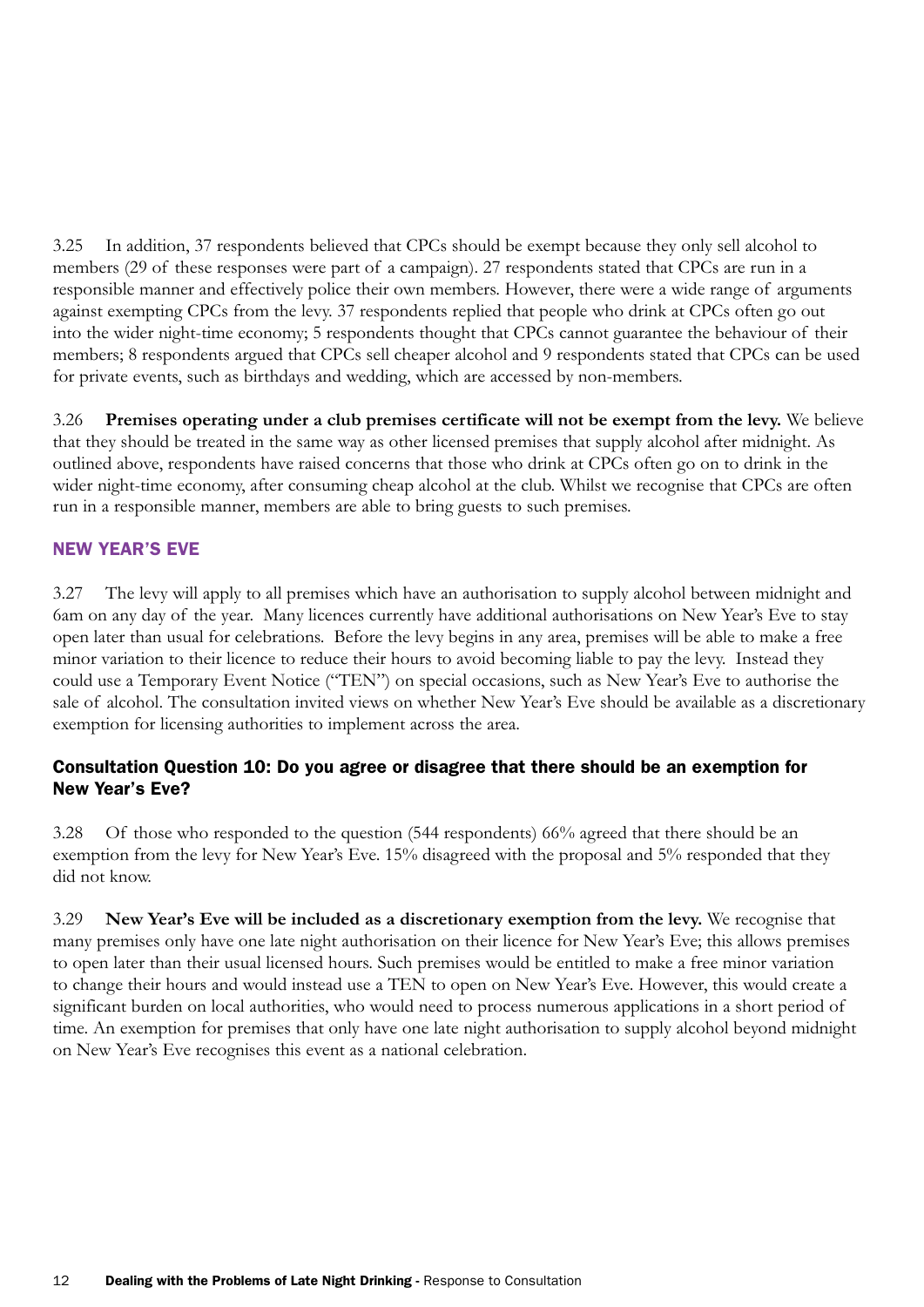#### **REDUCTIONS**

#### BEST PRACTICE SCHEMES

3.30 Licensing authorities may wish to use the late night levy to promote and support participation in other business-led best practice schemes. These schemes encourage businesses to join together to address some of the negative effects of selling alcohol. The consultation proposed that the following schemes should be available as reduction categories from the levy: Best Bar None; Pubwatch, Clubwatch or Shopwatch; Community Alcohol Partnership and BIDs.

#### Consultation Question 11: Do you agree or disagree that licensing authorities should be able to ask for a reduced levy payment from these businesses?

3.31 Of those who responded to the question (527 respondents) 75% agreed that licensing authorities should be able to ask for a reduced levy payment from these businesses. 18% disagreed with the proposal and 6% responded that they neither agreed nor disagreed with the proposal.

3.32 Licensing authorities and trade representatives have highlighted that different national schemes have varying levels of success across the country; a scheme that is extremely valuable in one area may have little impact in another. Respondents also argued that local initiatives which are working to reduce alcohol-related crime and disorder should be eligible for a discount from the levy.

3.33 Other comments included that reductions would be complex to administer (2%) and that membership of schemes does not necessarily mean that premises are behaving responsibly (9%).

3.34 We want to ensure that licensing authorities are able to offer a reduction to the schemes that make a difference in their area. Therefore, we will enable licensing authorities to **offer a discretionary reduction to best practice schemes that meet relevant criteria**. This will ensure that both national and local best practice schemes can be recognised for the contribution that they already make to the management of the night-time economy, at the discretion of the licensing authority.

3.35 The consultation recognised that some best practice schemes have been created locally without any national accreditation. Certain standards should be met. Groups of businesses may join together and fund late night services or address specific community problems. The consultation asked for potential benchmarks that should apply.

#### Consultation Question 12: Do you have any suggestions for benchmarks that can be applied to grassroots schemes to ensure members are actively working to reduce crime and disorder?

3.36 There was a wide range of suggestions for benchmarks that could be applied to grassroots schemes to ensure that members are actively working to reduce crime and disorder. Of those who responded to the question (262 respondents), 73 highlighted the benefits of specific best practice schemes. 208 respondents suggested benchmarks that schemes could meet, which include: partnership working with the police and/or licensing authority (27%); licensing authority approval or endorsement of the scheme (22%); active participation of members in the scheme (16%); schemes have clear targets to be achieved (13%); national accreditation standards (12%); regional/local accreditation standards (9%); demonstration of a reduction in crime and disorder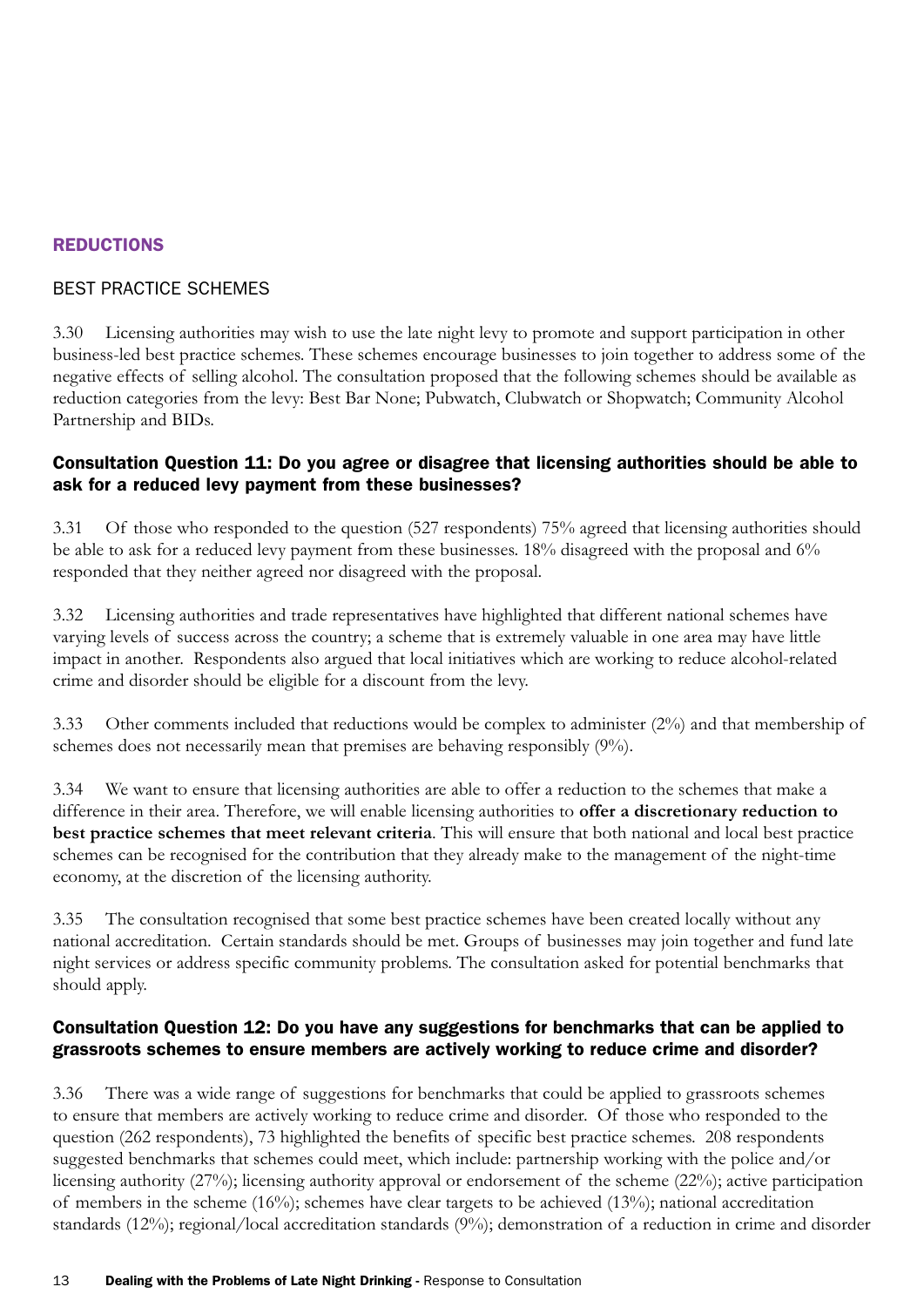as a result of the scheme; endorsed by the licensing authority (8%); scheme is funding local initiatives to reduce crime and disorder (4%); and accreditation using previous Home Office standard benchmarks (1%).

3.37 **Benchmarks will be used to determine discretionary reductions from the levy for both national and grassroots best practice schemes.** The following benchmarks will be prescribed in legislation as the basis on which licensing authorities should make decisions on whether a best practice scheme in their areas could receive a reduction from their required levy payment. All schemes should be able to demonstrate the following principles:

- • A clear rationale as to why the scheme's objectives and activities will, or are likely to, result in a reduction of alcohol-related crime and disorder.
- A requirement for active participation in the scheme by members.
- • A mechanism to identify and remove in a timely manner those members who do not participate appropriately.

Officials will meet with practitioners to discuss these principles in further detail. The guidance will give advice on what active participation could include.

3.38 The consultation proposed that there will be a 10% discount from the levy for every relevant best practice scheme, up to a maximum cumulative discount of 30% for premises that are members of numerous schemes.

#### Consultation Question 13: Do you agree or disagree with this set-up of cumulative discounts?

3.39 Of those who responded to the question (417 respondents), 33% agreed with this set-up of cumulative discounts; 21% disagreed with this proposal and 14% neither agreed nor disagreed with the proposal. The remaining 33% of respondents did not know whether they agreed with this proposal.

3.40 We have received responses from police, licensing authority and best practice scheme representatives arguing that the proposed level of discount from the levy should be higher, to avoid membership of such schemes being discouraged. In recognition of this, **licensing authorities will be able to offer a maximum 30% discount to best practice schemes that meet the specified benchmarks**. However, the discount will not be cumulative (i.e. a member of both Pubwatch and Best Bar None will receive a 30% reduction from the levy).

#### SMALL BUSINESS RATE RELIEF

3.41 Small Business Rate Relief offers business ratepayers that meet certain criteria the opportunity to receive reductions on their rates bills. In general, businesses are eligible if they occupy only one property and their rateable value is below a certain level. The consultation invited views on offering a reduction to premises that receive small business rate relief, such as off-licences and small local pubs.

#### Consultation Question 9: What are your views on affording a reduction from the late night levy to businesses that receive small business rate relief?

3.42 Of those who responded to the question (345 respondents), 53% were broadly positive towards offering a reduction from the levy to businesses that receive small business rate relief. 34% disagreed with the proposal and 14% were indifferent towards the proposal.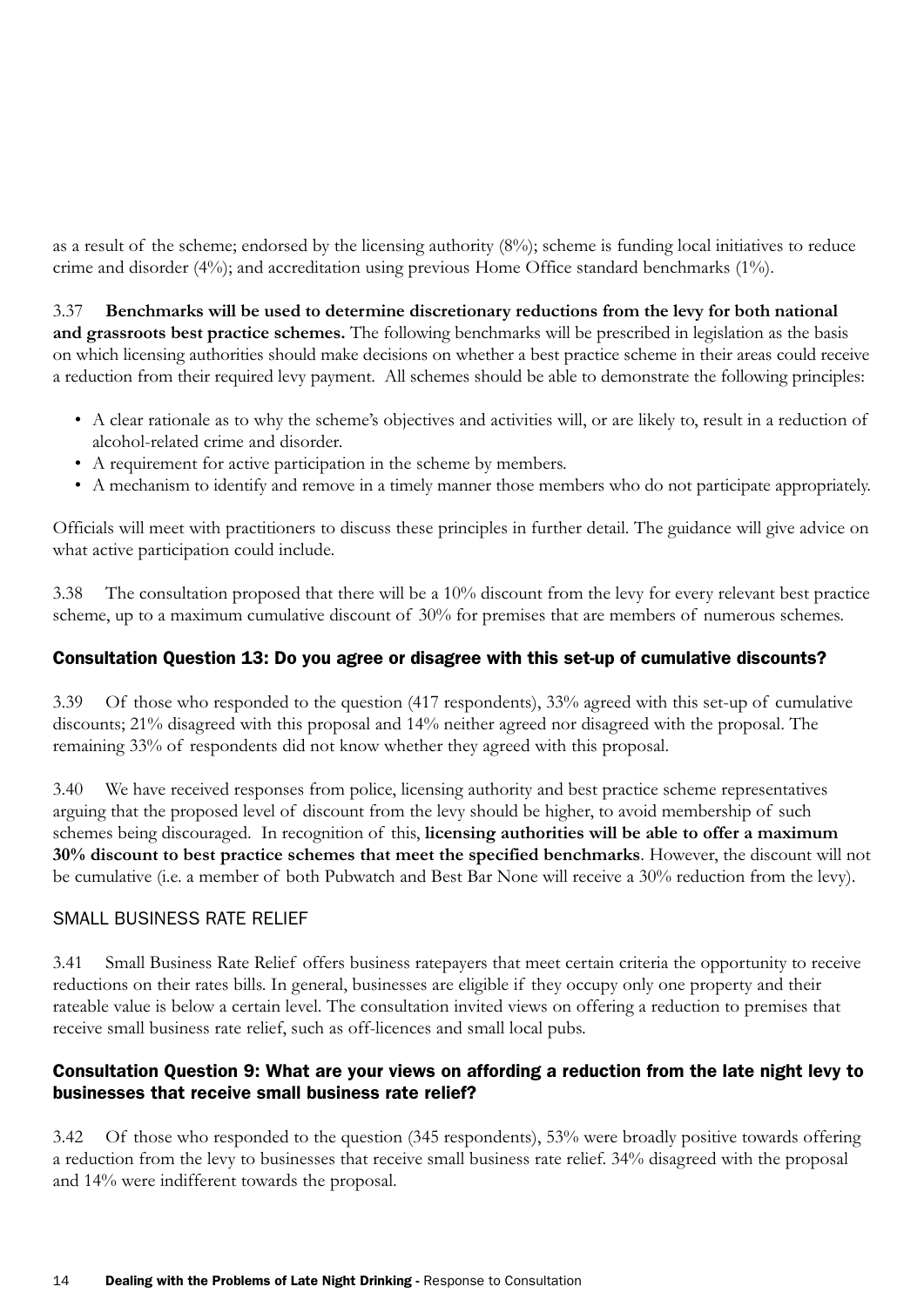3.43 Some thought that the reduction would: reduce the risk that small businesses could close as a result of the levy; reduce the burden of taxation on those who are least able to pay the levy; and promote the benefits of small community pubs. It was also suggested that small premises do not contribute towards alcohol-related crime and disorder.

3.44 However, others suggested that: a reduction would be unfair on other premises and create a disparity; all those selling alcohol late at night should contribute to the levy; the levy should be kept simple, with no exemptions; the size of a premises does not mean that it is less likely to undermine the licensing objectives; the levy charge is already based on non-domestic rateable value, so the reduction is unnecessary; and the reduction would be unfair on other premises and create a disparity.

3.45 **Certain types of on-trade premises that receive small business rate relief will be eligible for a discretionary reduction from the levy. This will apply to certain types of premises that are in receipt of**  small business rate relief and have a rateable value below  $f<sub>12</sub>000$ . Further information regarding which premises will be eligible for a reduction will be included in guidance. The government is committed to reduce the burden on small businesses where possible. As with all exemptions and reductions from the levy, the reduction will be available for local authorities to introduce if they deem it appropriate for their area.

3.46 Eligible premises can either receive a reduction if they are in receipt of the relevant Small Business Rate Relief or a member of a relevant best practice scheme. There will be no cumulative discounts from the levy.

## FURTHER EXEMPTIONS AND REDUCTIONS

3.47 In addition to the proposed categories of exemption in Question 6, the consultation invited views on whether other types of premises should be considered for an exemption from the levy, such as community pubs or others with an established community and social character.

## Consultation Question 14: Should there be scope for further exemptions and reductions from the late night levy?

3.48 Of those who responded to the question (541 respondents) 64% agreed that there should be further exemptions and reductions from the levy. 36% disagreed with this proposal.

3.49 The suggestions for further exemptions and reductions from the levy included rural pubs (3 respondents), community pubs (5 respondents), premises with an established community and social character (2%), community sports clubs that do not have CASC status (6%), premises that do not generate crime and disorder (4%), Business Crime Reduction Partnership (22%), Purple Flag (22%), premises operating under a seasonal licence (3 respondents), racecourses or other sporting stadiums (2 respondents), festivals (1%) and charitable events (5 respondents).

3.50 Other comments included: community pubs are hard to define (5 respondents); licensing authorities should have the discretion to introduce their own exemptions (5%); premises should be judged individually on their own merit (2%); additional exemptions would make the levy too bureaucratic (1%); and licensing authorities should be able to exempt specific areas from the levy (4 respondents).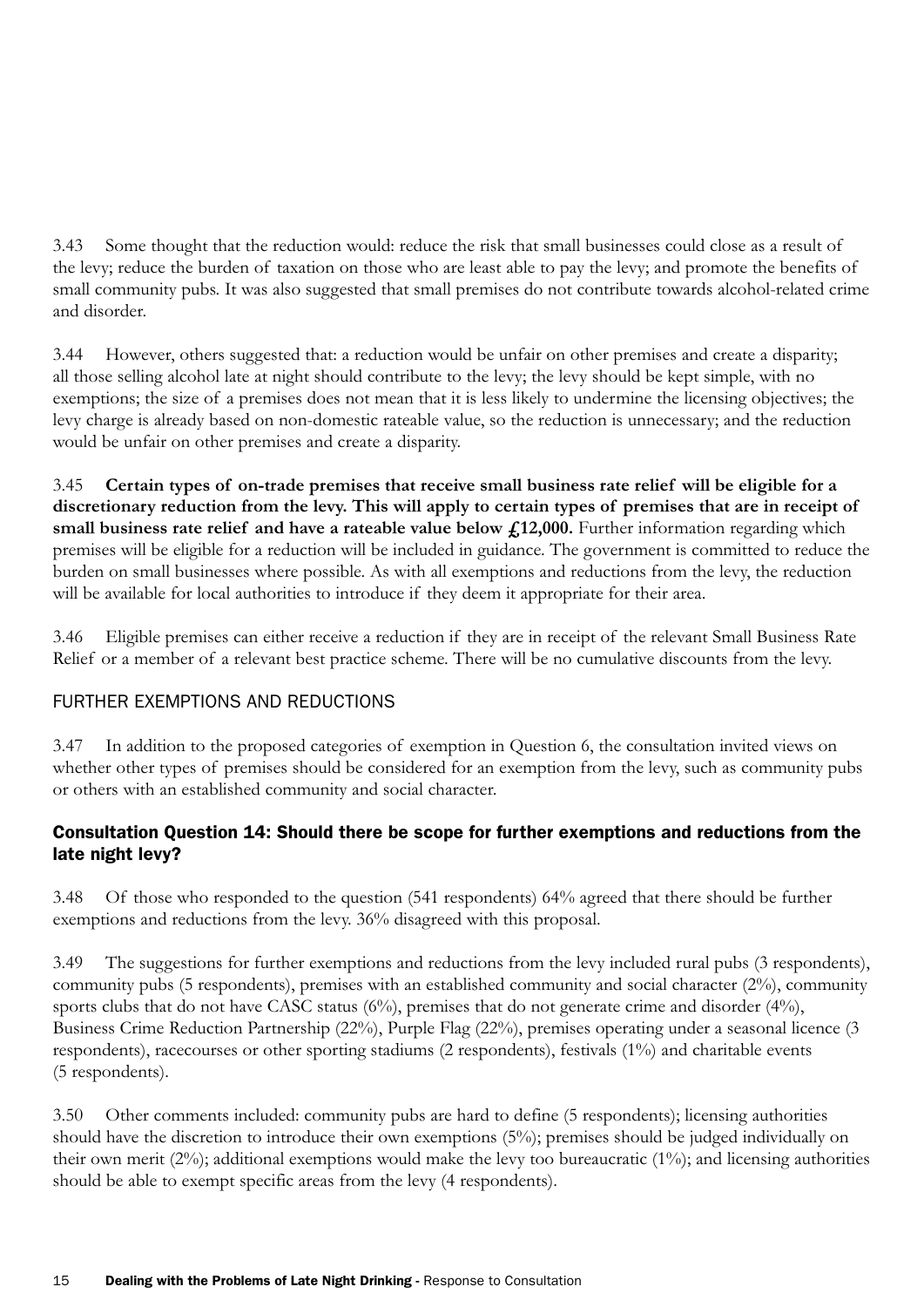3.51 **There will be no further exemptions from the levy**, to avoid placing bureaucratic obstacles on licensing authorities to judge various premises in their area. Police officers and licensing authorities argued against the proposed exemption for community pubs; there is no legal definition of a community pub, which could create a loophole for other types of premises. The majority of community pubs are likely to close before midnight, and therefore will not be affected by the levy.

## LICENSING AUTHORITY REVENUE

3.52 Primary legislation sets out that the revenue from the levy will be split between the police and the licensing authority. The licensing authority can currently retain up to 30% of the net levy revenue to fund other activities besides policing. There will be restrictions on the types of services that licensing authorities can fund with the levy revenue to ensure that levy is spent on tackling alcohol-related crime and disorder.

## Consultation Question 15: What activities do you think licensing authorities should be able to fund with their retained proportion?

3.53 Of those who responded to the question (333 respondents), the majority of respondents commented that licensing authorities should be able to fund the following activities or services with their retained proportion of the levy revenue: 'booze buses' (9%); CCTV (9%); clean-up of the streets and graffiti (25%); education (15%); enforcement of the 2003 Act (15%); taxi marshals or 'street angels' and other related night-time economy marshals (33%); signage relating to the night-time economy and street lighting (7%); toilets (5%); and transport (7%).

3.54 Some licensing authorities have argued that there should be no restrictions on how they apply their portion of the net levy revenue. However, it will be possible for licensing authorities to fund the vast majority of activities that have been identified in the consultation as preventing alcohol-related crime and disorder in the night-time economy. These include booze buses, CCTV, taxi marshals, 'street angels', street lighting and provision of toilets, amongst other activities. However, we are also aware that licensing authorities believe that the restrictions on their portion of the levy revenue should be broader to ensure that they can fund services that are appropriate for the local area.

3.55 The consultation proposed that the proportion of the net levy revenue retained by licensing authorities should be used to fund services which tackle alcohol-related crime and disorder, but the revenue could not be used to fund the wider management of the night-time economy. This would mean that the levy revenue could fund the clean-up of the after-effects of alcohol-related crime and disorder, such as broken glass and public urination, but not general clean-up activities, such as the collection of waste from outside fast food restaurants. Licensing authorities have told us that this would place an unnecessary burden on their services; street cleaners attend to the entire night-time economy, rather than specifically cleaning certain items.

## Consultation Question 16: What restrictions do you think there should be on the types of services that licensing authorities will be able to fund?

3.56 Of those who responded to the question (327 respondents), the majority of respondents were broadly positive of the proposal to extend the restrictions on licensing authority revenue to include funding management of the night-time economy (34%). Other suggestions included: services should be connected to the geographical area in which the levy was predominately collected (4%); the revenue should only fund services which tackle alcohol-related crime and disorder (11%); licensing authorities should not be able to fund activities relating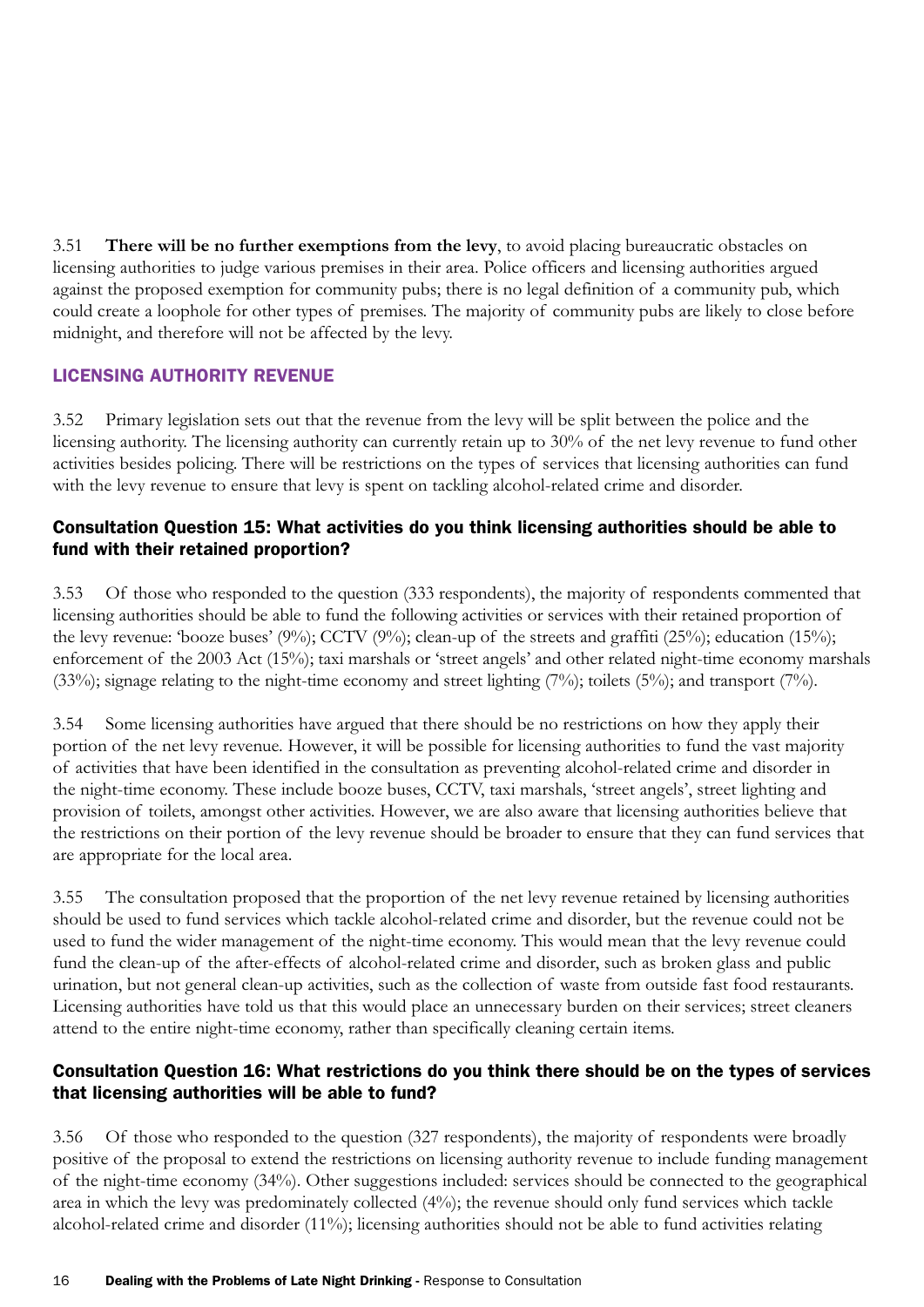to their statutory duties (5%); there should be no restrictions on licensing authority revenue (14%); and the interpretation of restrictions should be as broad as possible (4%).

3.57 **Licensing authorities will be able to fund services (in relation to the supply of alcohol late at night) connected to the management of the night-time economy in addition to services that prevent and tackle alcohol-related crime and disorder. This will enable licensing authorities to fund street cleaning with the levy revenue.** Licensing authorities will have more flexibility to spend their portion of the levy revenue to improve the night-time economy. We will issue guidance to licensing authorities regarding the types of services that they may wish to fund with their revenue and review this in due course.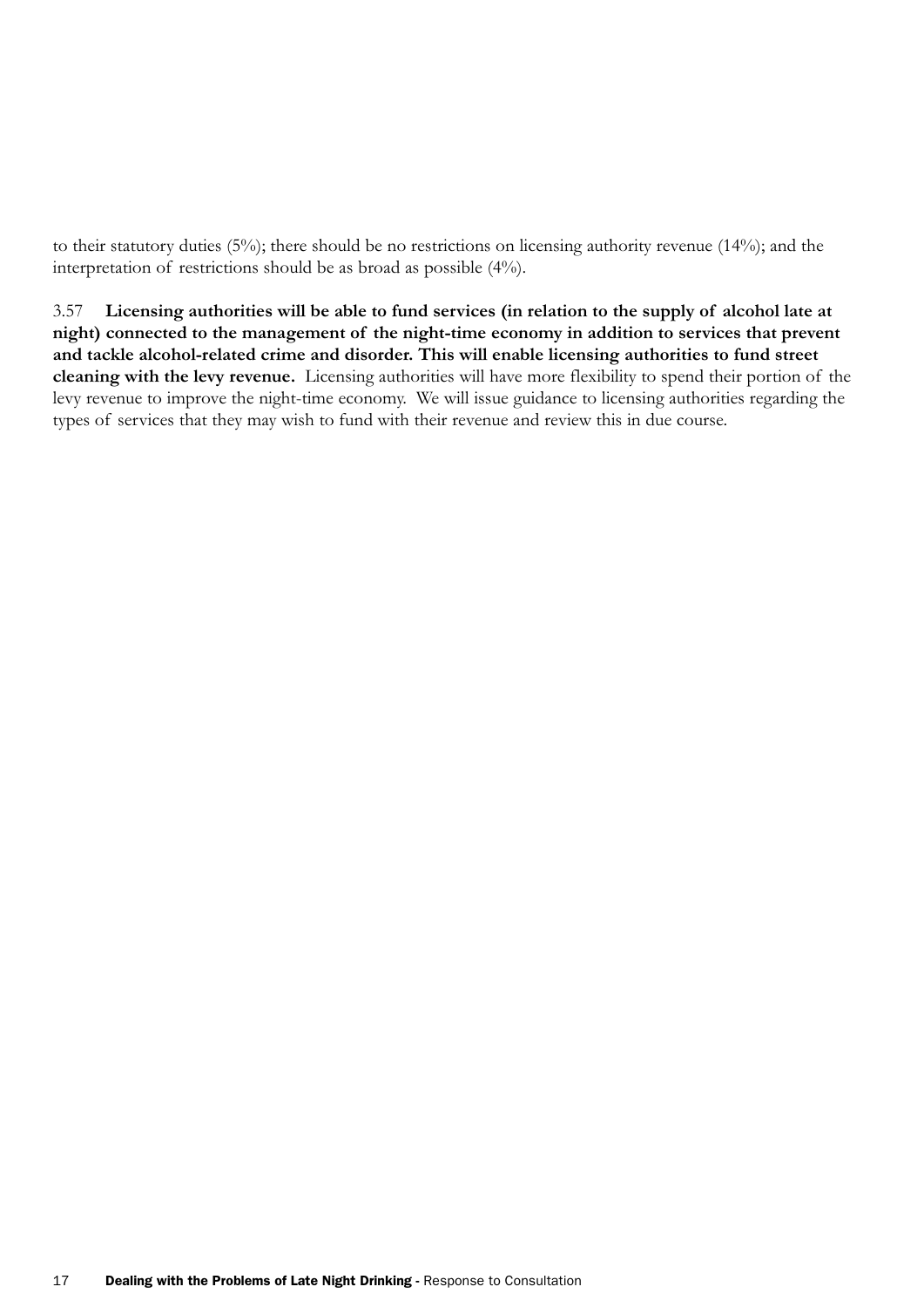## 4. Impact assessment

4.01 A consultation-stage Impact Assessment was published alongside the consultation.

#### Consultation Question 17: If you have any comments on the Impact Assessment, please detail them here.

4.02 We received 104 comments on the Impact Assessment from respondents. These have been considered whilst producing the Impact Assessment for secondary legislation. This Impact Assessment has been published alongside this document and can be accessed on the Home Office website.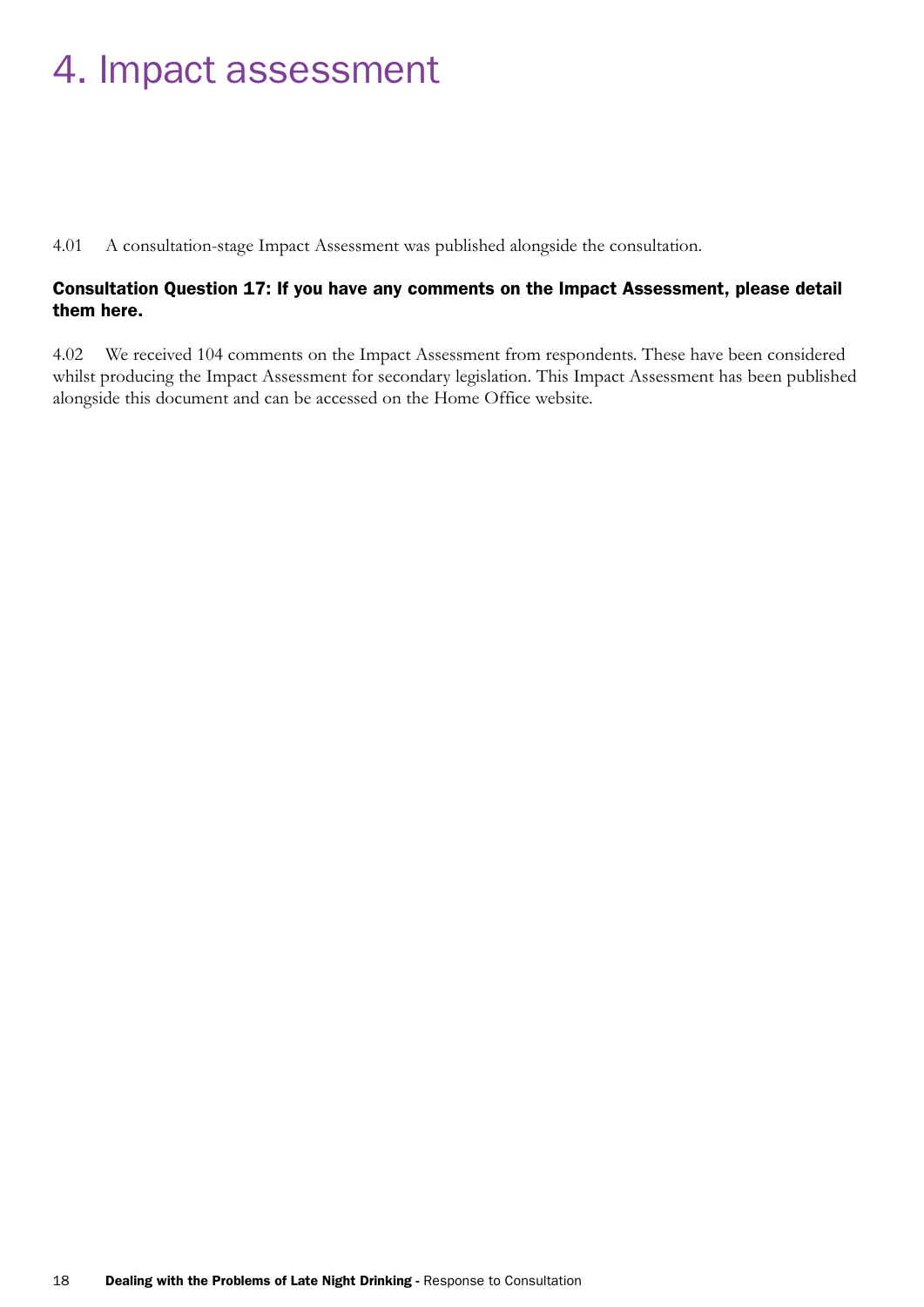## 5. Conclusion

5.01 This Government is committed to ensuring that licensing authorities and enforcement agencies are given the right tools to address the problems in their area, whilst promoting a healthy night-time economy to benefit business and the community that they serve. EMROs will give licensing authorities the freedom to respond to the needs of their local area – our decision that there should be no exemptions from any EMRO ensures that licensing authorities can apply them to the crime hotspots in their area, without the risk that their effect will be diluted.

5.02 The levy will contribute to the costs incurred by licensing authorities and the police when tackling alcohol-related crime late at night. It is not acceptable that taxpayers currently bear the full burden of these costs, rather than those who sell alcohol. Exemptions will be available, at the discretion of the licensing authority, to premises that are not part of the wider night-time economy or sell alcohol as an activity ancillary to their main business and are therefore not part of the wider night-time economy. This will ensure that a meaningful contribution is raised to tackle alcohol-related crime and disorder subject to secondary legislation. Reductions will also be available, to allow licensing authorities to use the levy to promote and support participation in other business-led best practice schemes.

5.03 We intend to commence the provisions containing the framework for EMROs and the levy in October 2012. Guidance in relation to EMROs will be included in statutory guidance issued under section 182 of the 2003 Act. Separate guidance on the levy will be published on the Home Office website.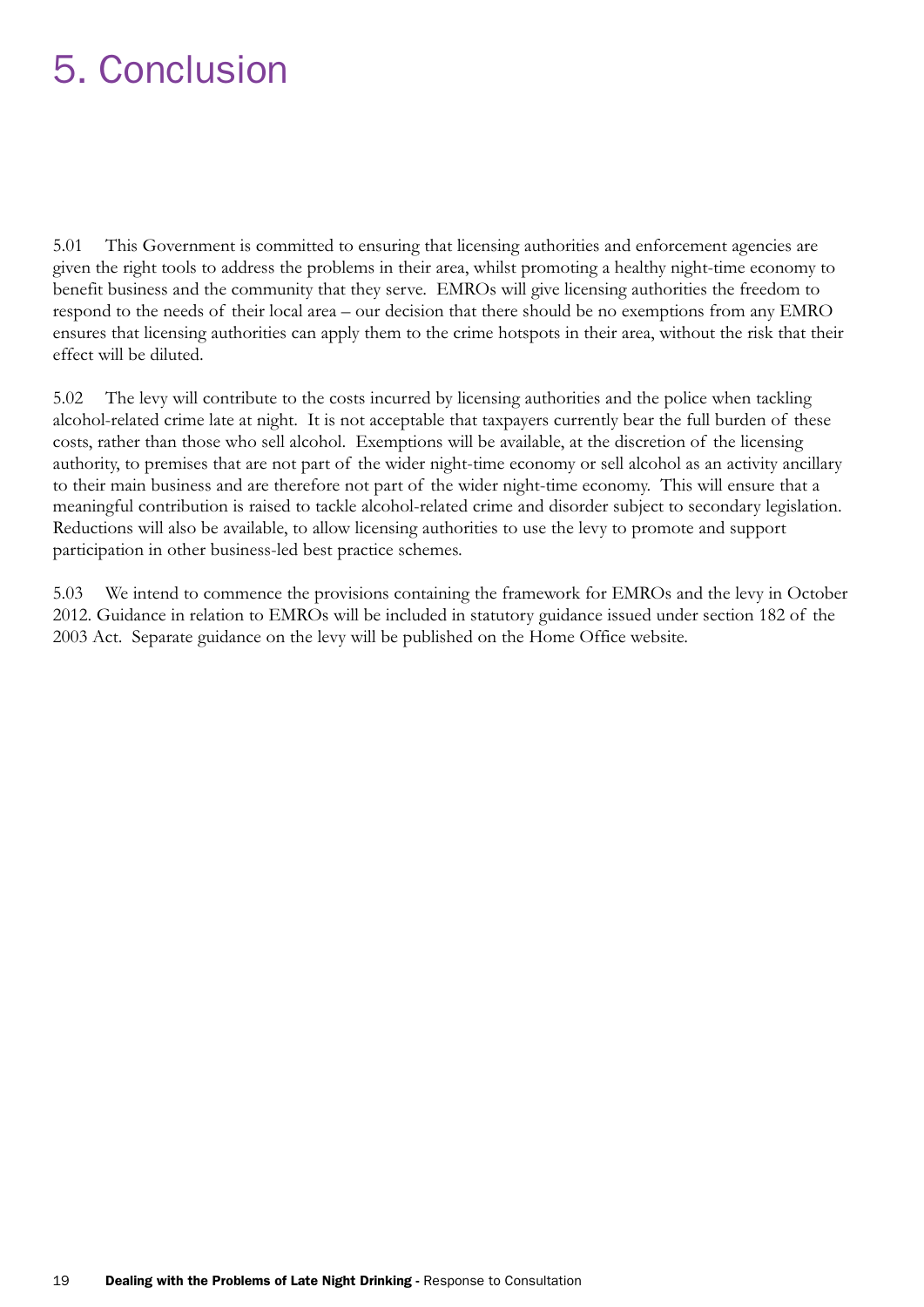## 6. Summary of Policy Decisions

The following details have been decided as a result of this consultation:

### EMROS

- Persons that may be affected by an EMRO will have 42 days to make relevant representations for, or against, a proposed EMRO. (Paragraph 2.06)
- • Licensing authorities will be required to notify licensed premises that would be included in the scope of a proposed EMRO, rather than all licensed premises in the licensing authority area. (Paragraph 2.07)
- A proposal to introduce an EMRO should be publicised on the licensing authority's website and in their local newspaper. (Paragraph 2.07)
- EMROs will not apply on New Year's Eve. (Paragraph 2.10)
- There will be no exemptions from EMROs. There will be provision to ensure that premises with overnight accommodation can still provide room service and mini-bars, if they are included in the scope of an EMRO. (Paragraph 2.17-2.18)

## LATE NIGHT LEVY

- • Local residents can use their existing rights to make representations and other channels of communication to call for the implementation of the levy in their area. (Paragraph 3.04)
- Premises with overnight accommodation (Paragraph 3.09), theatres, cinemas (Paragraph 3.12), bingo halls (Paragraph 3.14), CASCs (Paragraph 3.16), community premises (Paragraph 3.17), country village pubs (Paragraph 3.18) and BIDs (Paragraph 3.20) will be available as a discretionary local exemption from the levy.
- Restaurants (Paragraph 3.11), casinos (Paragraph 3.14) and private member's clubs (Paragraph 3.26) will not be available as a discretionary local exemption from the levy.
- The levy will not apply on New Year's Eve. (Paragraph 3.29)
- Licensing authorities will be able to offer a 30% reduction from the levy for best practice schemes that meet relevant criteria (Paragraph 3.34) and pubs that are in receipt of Small Business Rate Relief and have a rateable value below  $f(12,000)$  (Paragraph 3.45).
- There will be no cumulative discounts from the levy. (Paragraph 3.40)
- • Licensing authorities will be able to fund services that are connected to the management of the night-time economy and services that prevent and tackle alcohol-related crime and disorder with their revenue from the levy. (Paragraph 3.56)